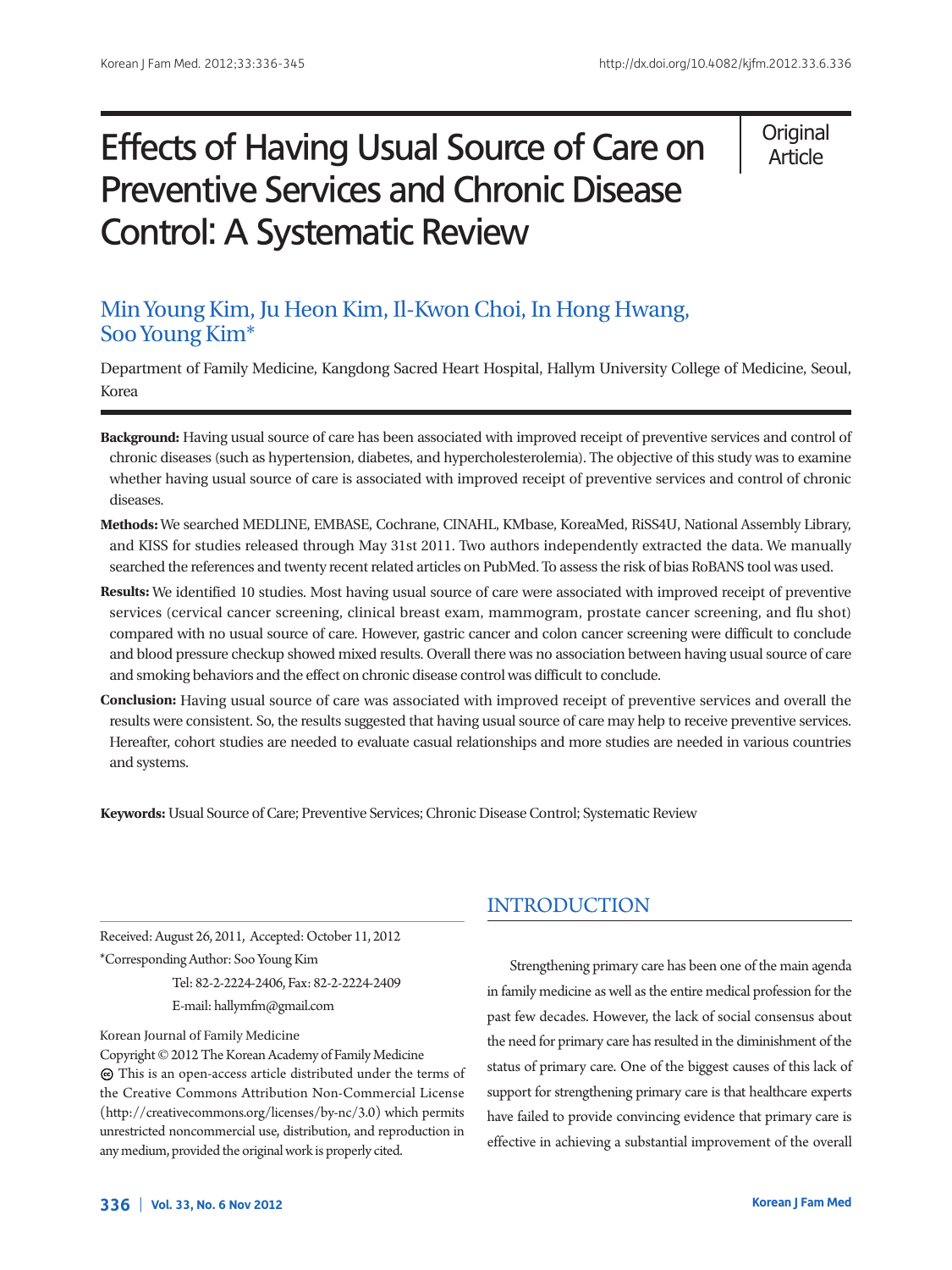level of health of the population In this regard, efforts are needed to create a foundation of primary care as well as improvement in the desirable characteristics of primary care, such as continuity of care, comprehensiveness, and access to usual sources of care, which help to improve medical results.

A usual source of care is a place where a person usually goes when he is sick, such as a physician's office or health center. $1-3$ ) Usual sources of care are associated with continuity of care which is one of the important factors influencing the quality of medical care.4) If there is no usual source of care, the continuity of care can be inhibited and can act as a significant obstacle to receiving high quality care.<sup>5)</sup> In a study of foreign countries, it has been shown that the provision of usual sources of care, increases accessibility to health care, $6$ ) increases satisfaction with health care, $7$ ) and reduces the frequency of emergency room visits.<sup>8,9)</sup> In addition, it was discovered that having a usual source of care increased the use of preventive services<sup> $2,5$ </sup> and had a large impact on the management of chronic diseases, such as hypertension, diabetes, and hyperlipidemia.<sup>10)</sup>

On the other hand, there are other studies with different results and there was no systematic review or meta-analysis of studies indicating that usual sources of care have an impact on disease prevention and management of chronic diseases. Therefore, the purpose of this study is to conduct a systematic review of the impact of the access to usual sources of care on prevention of disease and management of chronic diseases, such as hypertension and diabetes.

## **METHODS**

A systematic review was conducted to investigate the impact of access to usual sources of care on prevention of disease and management of chronic diseases, such as hypertension, diabetes, etc.

## 1. Inclusion Criteria

#### 1) Types of studies

Clinical trials, observational studies (cohort studies, casecontrol studies, and cross-sectional studies) were included. Studies without control groups were excluded.

#### 2) Patients

This review included adults (20 years of age or older) regardless of age, sex, or status of health.

#### 3) Intervention and comparison

We included studies compared between subjects having a usual source of care and those not having a usual source of care.

#### 4) Outcomes

The included trials measured the impacts of usual sources of care on prevention of disease and management of chronic diseases, such as hypertension, diabetes, etc. However, studies that compared the results of the use of resources, such as the frequency of emergency room visits, hospitalization rates, and dental care, were excluded from the study.

#### 2. Search Method

The last search was performed on May 31, 2011. All searches were made by professional librarians and search terms were selected in consultation between the authors and professional librarians. There were no language restrictions.

Foreign literature databases searched include: MEDLINE, EMBASE, Cochrane Central Register of Controlled Trials, and CINAHL. Our search was updated to May 2011. Domestic databases searched include: KoreaMed, KMbase, RISS4U, Library of Congress, and KISS. Our search was updated to May 2011.

The following search terms were used for the foreign material and KoreaMed searches:

"usual source of care" OR ("regular source" AND care) OR "regular doctor" OR "regular site"

The data search term for domestic databases except KoreaMed was the Korean translation of "usual source of care". For health service research, a search with such search terms is likely to be incomplete. In order to compensate for this, reference search of included studies was conducted and the search was expanded by using the 'related articles' menu of PubMed.

#### 3. Study Selection

Two independent authors reviewed the results of the searches and the studies that met the criteria for inclusion were selected.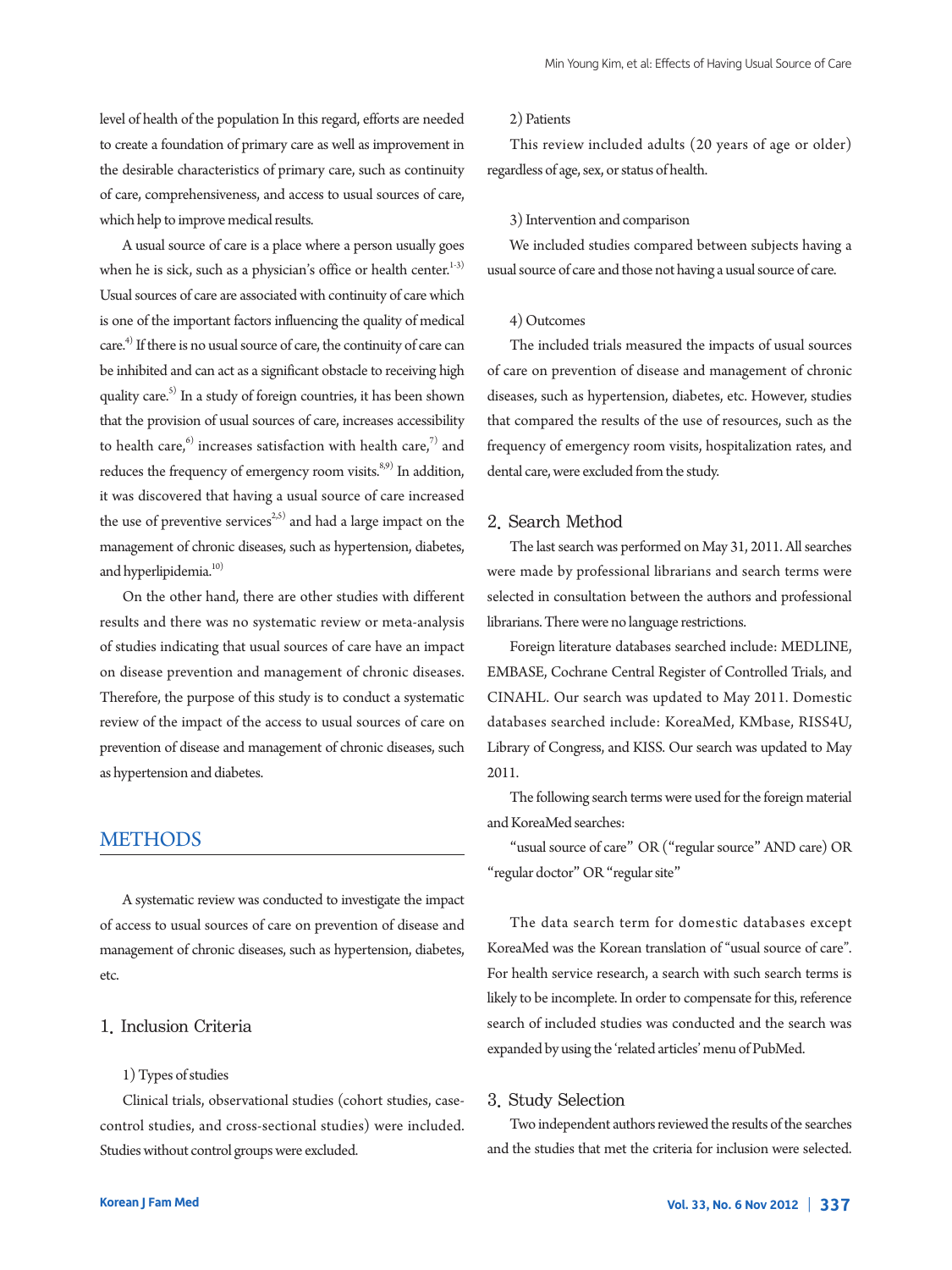In the case of disagreement, decision was made by discussion and consensus. If consensus was not possible, a final decision was made by the third author.

#### 4. Assessment of Risk of Bias

Two independent authors assessed risk of bias using the RoBANS tool $11,12$  in order to evaluate the method quality of the selected studies. Each criteria was assessed as one of: yes, no, and unclear, with 'yes' indicating a low risk of bias, 'no' indicating a high risk of bias, and 'unclear' indicating a lack of information. The evaluation was done by two independent authors, and discrepancies were resolved by discussion and consensus.

#### 5. Data Extraction

Relevant data, such as the study design, subject and characteristics, the definition of usual source of care, and outcome variables were abstracted independently by two review authors. Discrepancies were resolved by discussion and consensus.

## **RESULTS**

Seventy hundred and fifty-seven abstracts out of 1,715 records identified through database search were examined, not counting 958 abstracts appearing twice. Fourteen studies were screened. After assessing full text articles for eligibility, ten studies  $(Spatz, 13)$  Winters,<sup>10)</sup> Blewett,<sup>14)</sup> Kim,<sup>2)</sup> Rhee,<sup>15)</sup> Doescher,<sup>16)</sup> Mendoza-Sassi,<sup>17)</sup> Ahluwalia,<sup>18)</sup> Kiefe,<sup>19)</sup> and Ettner<sup>20)</sup>) were selected and included in the analysis. We excluded two studies which did not provide the appropriate data, another two studies which compared usual sources of medical institutions and usual sources doctors (Figure 1).

A total of 128,559 participants were included: 92,646 participants were in the group having a usual source of care and 35,913 were in the group not having a usual source of care. Nine were cross-sectional studies and 1 was a cohort study. Eight of the selected studies were conducted in the US, one in Korea, and one in Brazil. The selected studies were published between 1996 and 2010 (Table 1).



Figure 1. Flow sheet of study selection.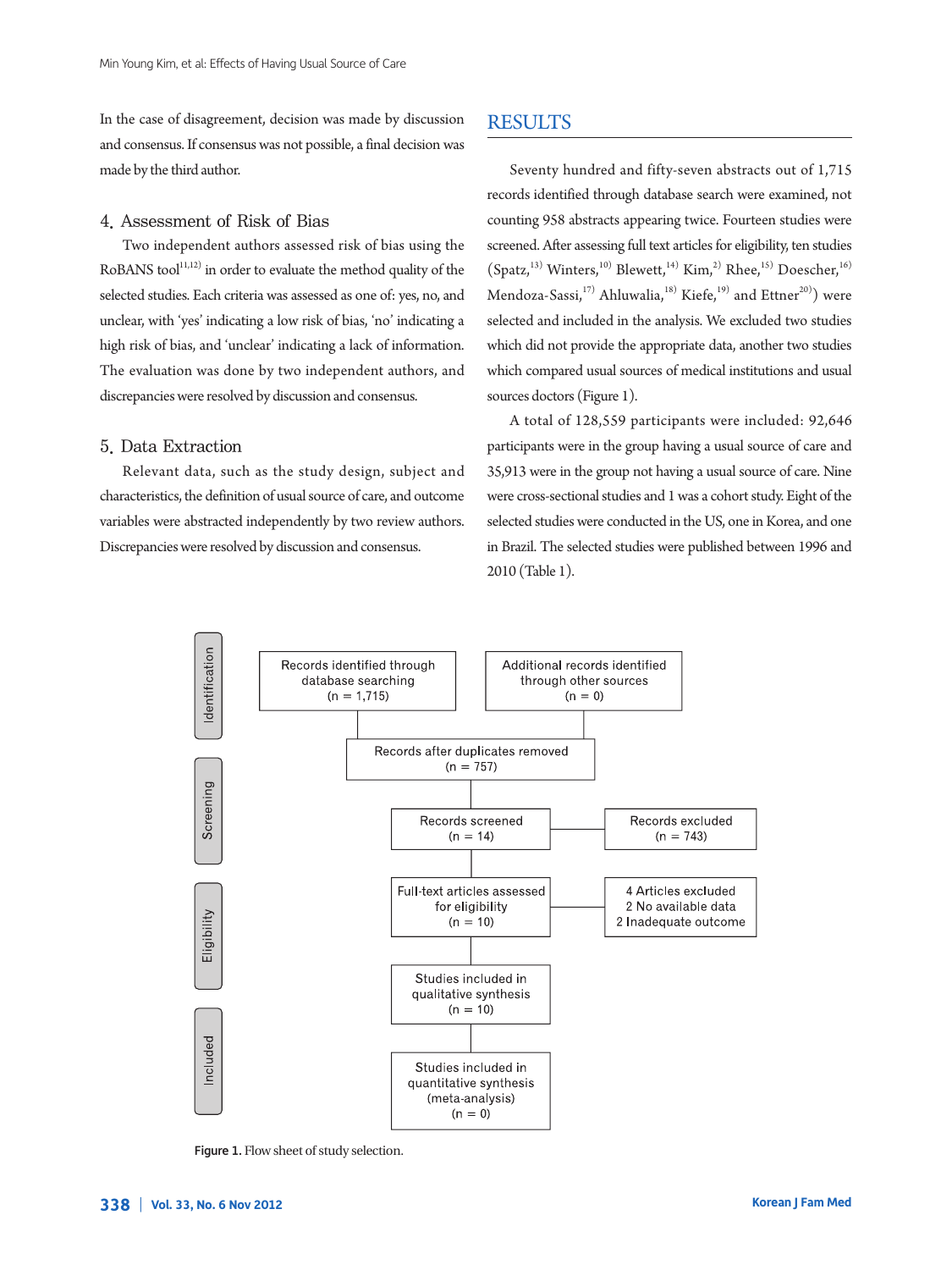| sectional<br>Design<br>Cross-<br>Spatz et al. <sup>13</sup><br>Study<br>(2010) | Country<br>USA | Participants                                                                                                                                                                                                                                                    | Term used                                             | Outcomes                                                         | Results'                                                                                                                                                                                                                                                 |
|--------------------------------------------------------------------------------|----------------|-----------------------------------------------------------------------------------------------------------------------------------------------------------------------------------------------------------------------------------------------------------------|-------------------------------------------------------|------------------------------------------------------------------|----------------------------------------------------------------------------------------------------------------------------------------------------------------------------------------------------------------------------------------------------------|
|                                                                                |                | Hypertension group (3,109) and hypercholesterolema group (1,126)<br>Men and women $\geq$ 35 years old with an indication for treatment of<br>either hypertension or hypercholesterolemia<br>Data from 2003-2006 NHANES                                          | USOC                                                  | hypercholeshypercholesterolemia<br>Hypertension and<br>treatment | and hypercholesterolemia (PR, 1.79; 95% CI, 1.31 to 2.13;<br>hypertension (PR, 2.43; 95% CI, 1.88 to 2.85; P < 0.001)<br>No USOC were more likely to be untreated for<br>P < 0.001                                                                       |
| sectional<br>Cross-<br>Winters et al. $^{\rm 10}$<br>(2010)                    | USA            | Adults aged 21-79 years eligible for statin use (1,927)<br>Data from 1999-2006 NHANES                                                                                                                                                                           | <b>USOC</b>                                           | Use of statins                                                   | among those eligible (OR, 4.47; 95% CI, 2.09 to 9.54), but<br>with goal attainment among those taking statins (OR,<br>USOC was significantly associated with use of statins<br>2.0; 95% CI, 0.94 to 4.6) that did not reach statistical<br>significance. |
| sectional<br>Cross-<br>Blewett et al. $\real^{14)}$<br>(2008)                  | USA            | Adults (ages, 18-64) from the 1999 NHIS (24,138)                                                                                                                                                                                                                | only or usual<br>Usual place<br>place and<br>provider | Receiving preventive care/screening<br>services                  | Having both a usual place and a usual provider and usual<br>place only were associated with increased for receiving<br>preventive care/screening services (flu shot, PSA, Pap<br>test, CBE, and mammogram) compared to no usual<br>place.                |
| sectional<br>Cross-<br>Kim and $Cho2$<br>(2007)                                | Korea          | Data from 2001 Korean NHANES<br>Aged 19 and over (25,478)                                                                                                                                                                                                       | <b>RSOC</b>                                           | Preventive services<br>Receiving                                 | Having a RSOC had positive effects on preventive services,<br>checkup, but no significant effect on predictive factors<br>of smoking cessation and control of hypertension and<br>such as stomach, breast, cervix cancer exam, and BP<br>diabetes.       |
| sectional<br>Cross-<br>Rhee et al. $^{\rm 15}$<br>(2005)                       | USA            | Outpatient diabetes program affiliated with a large two-county<br>public health system (605)                                                                                                                                                                    | USOC                                                  | Control of diabetes                                              | higher HbA1c levels compared to with those who sought<br>Patients who used acute care facilities $(9.5\%; P < 0.001)$ or<br>who had no usual source of care (10.3%; P < 0.001) had<br>care at doctors' office or clinics (8.6%).                         |
| sectional<br>Cross-<br>$\mathrm{al}^{\,16)}$ (2004)<br>Doescher et             | USA            | Data from 1996/1997 CTS household survey<br>Adults aged 18 and older (42,664)                                                                                                                                                                                   | Regular site of<br>care                               | Receiving preventive care                                        | mammography), but no significant increase in smoking<br>Regular site of care was associated with significant<br>increases of preventive care (flu shot and<br>cessation advice.                                                                          |
| sectional<br>Cross-<br>Mendoza-Sassi<br>and Beria $^{\mathrm{17}}$<br>(2003)   | Brazil         | From January to May 2000 in an urban population 15 years of age or Regular doctor<br>over in the country of Rio Grande, southern Brazil (1,260)                                                                                                                 |                                                       | Cancer screening                                                 | screening. But no significant increased breast self-exam,<br>Having a regular doctor was associated increased CBE,<br>cervical cancer screening, and prostate cancer<br>mammogram.                                                                       |
| sectional<br>Cross-<br>$\mathrm{al}^{18}$ (2002)<br>Ahluwalia et               | USA            | African American current smokers by reporting smoking at least 100 RSOC<br>cigarettes in their lifetime and having a cigarette in the past 30<br>days (879)                                                                                                     |                                                       | Receiving physician advice to quit<br>Planning to quit smoking   | between having a RSOC and planning to quit in next 30<br>African American current smokes, there was association<br>days (OR, 1.46; P = 0.03), receiving physician advice to<br>quit (OR, $1.46$ ; $P = 0.04$ ).                                          |
| Cohort<br>Kiefe et al. <sup>19</sup><br>(1998)                                 | USA            | week) (1,157) and nonsmokers (2,363 never smokers and 540<br>igarettes per week almost every<br>Healthy young adults was followed from 1985-1986 through<br>Current smokers (at least five ci<br>former smokers) (2,903)<br>Data from CARDIA Study<br>1992-1993 | <b>USOC</b>                                           | Smoking cessation                                                | significant effect on smoking initiation (OR, 1.20; 95%<br>No USOC was associated significant effect on smoking<br>cessation (OR, 0.64; 95% CI, 0.41 to 0.98), but no<br>$Cl, 0.78$ to $1.80$ ).                                                         |
| sectional<br>Cross-<br>Ettner <sup>20</sup> (1996)                             | USA            | Women 18 and older (23,488)<br>Data from the 1990 NHIS                                                                                                                                                                                                          | <b>USOC</b>                                           | Receiving preventive care                                        | Having a USOC was significant correlated with preventive<br>services (pap smear, breast exam, and mammogram),<br>but no significant correlated with BP check.                                                                                            |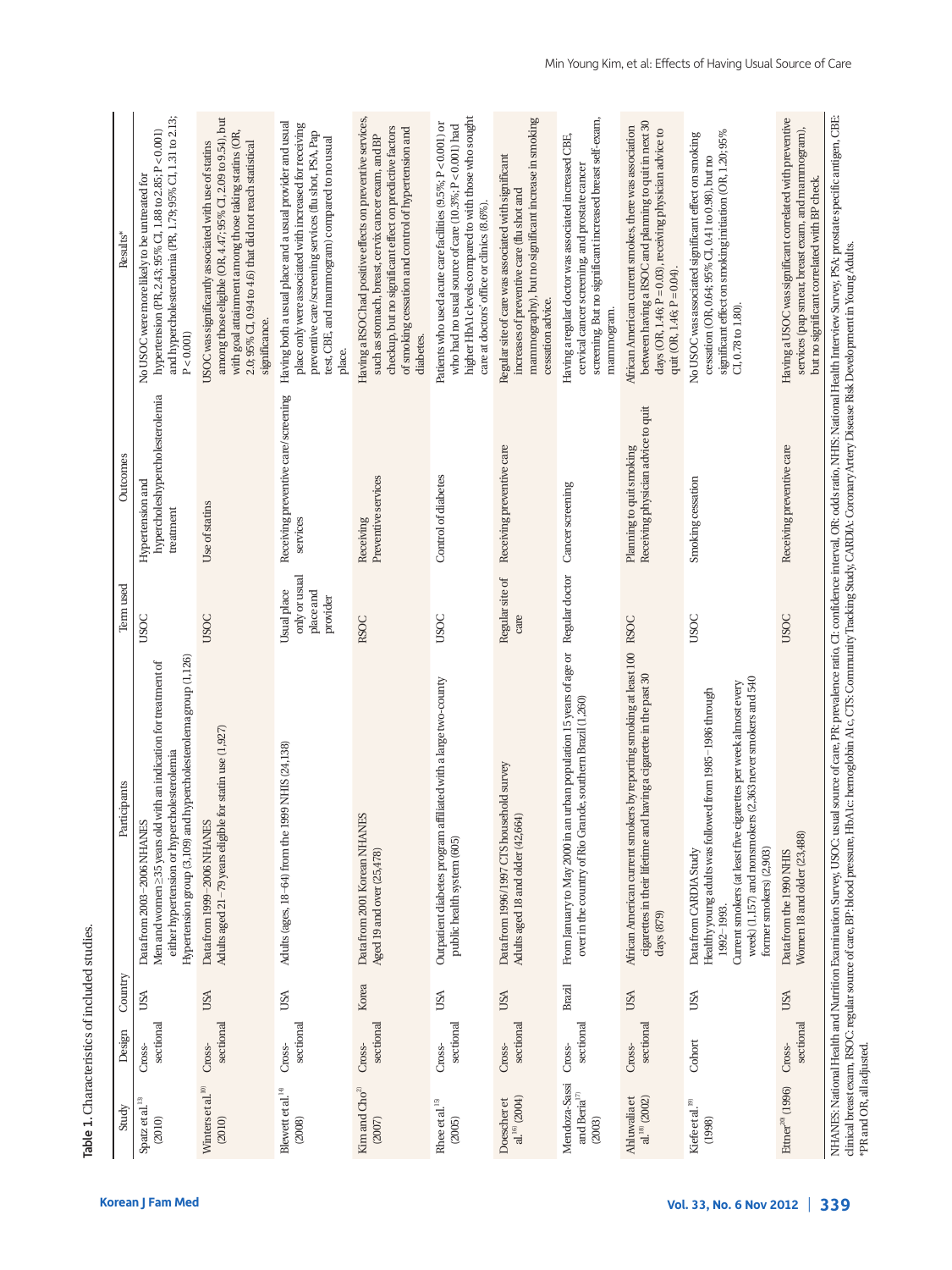The survey items for determining access to a usual source of care in all studies were, "where can you get counseling or therapy, or see a doctor when you are sick?" or "if so, where (or who)?"

The choices available were: university hospital, doctor's office, clinic, health center, health clinic, emergency room, and other. However, there were differences between the studies in questions

 $\overline{A}$ 



Figure 2. Risk of bias. (A) Risk of bias graph. (B) Risk of bias summary.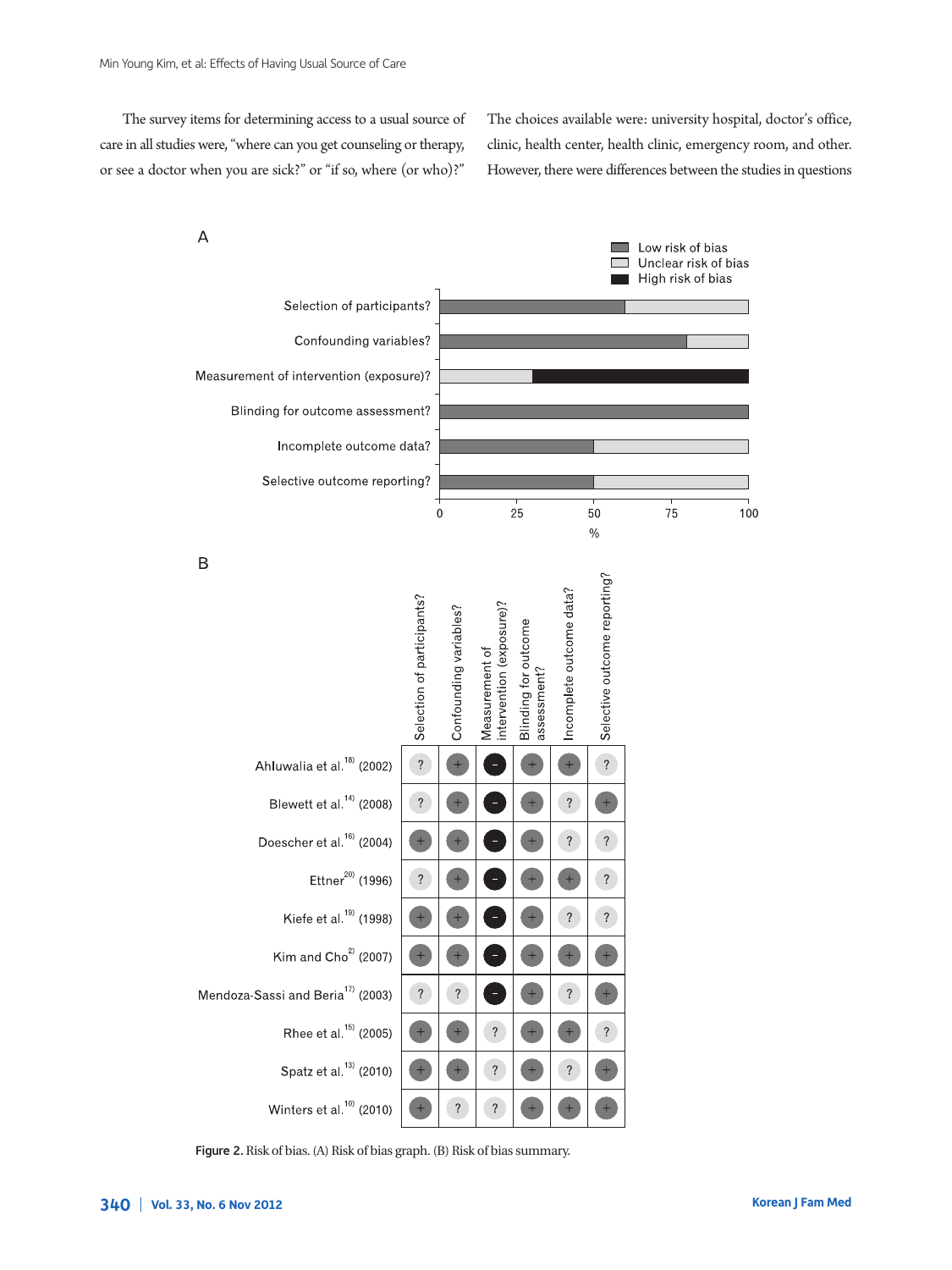| Study                           | Blewett et al. $^{14)}$ (2008)                                                                                        | Kim and $Cho2$ (2007)                                     | Rhee et al. $^{15)}$ (2005)                                            | Mendoza-Sassi and<br>Beria $^{17)}$ (2003)                        | Ettner <sup>20)</sup> (1996)           |
|---------------------------------|-----------------------------------------------------------------------------------------------------------------------|-----------------------------------------------------------|------------------------------------------------------------------------|-------------------------------------------------------------------|----------------------------------------|
| Cervical<br>cancer<br>screening | Usual place and provider (OR,<br>4.1; 95% CI, 3.4 to 4.9)<br>Usual place only (OR, 1.8; 95%,<br>$1.5 \text{ to } 2.3$ | RSOC (OR, 1.29; 95%)<br>CI, 1.10 to 1.53; $P =$<br>0.003) | NA                                                                     | Regular doctor (PR,<br>1.62; 95% CI, 1.18 to<br>$2.21; P = 0.003$ | <b>USOC</b> (RR, 4.49;<br>$P < 0.05$ ) |
| <b>CBE</b>                      | Usual place and provider (OR,<br>3.9; 95% CI, 3.3 to 4.6)<br>Usual place only (OR, 2.1; 95%<br>$CI, 1.7$ to $2.5$ )   | <b>NA</b>                                                 | <b>NA</b>                                                              | Regular doctor (PR,<br>1.51; 95% CI, 1.09 to<br>$2.10; P = 0.01$  | <b>USOC</b> (RR, 2.28;<br>$P < 0.05$ ) |
| Mammogram                       | Usual place and provider (OR,<br>4.8; 95% CI, 3.6 to 6.4)<br>Usual place only (OR, 2.5; 95%<br>$CI, 1.8$ to 3.4)      | RSOC (OR, 1.49; 95%)<br>CI, 1.18 to 1.89; $P =$<br>0.001) | Regular site (12.6%;<br>95% CI, 5.1 to 20.1;<br>$P < 0.001$ ) increase | Regular doctor (PR,<br>1.58; 95% CI, 0.82 to<br>$3.04; P = 0.2$   | <b>USOC</b> (RR, 3.15;<br>$P < 0.05$ ) |
| Prostate<br>cancer<br>screening | Usual place and provider (OR,<br>9.6; 95% CI, 5.8 to 15.9)<br>Usual place only (OR, 4.6; 95%)<br>$CI, 2.5$ to 8.4)    | NA.                                                       | <b>NA</b>                                                              | Regular doctor (PR,<br>1.98; 95% CI, 1.25 to<br>$3.12; P = 0.004$ | NA.                                    |

Table 2. USOC effect in the receipt of preventive services (cancer screening except gastric and colon cancer).\*

USOC: usual source of care, OR: odds ratio, CI: confidence interval, RSOC: regular source of care, PR: prevalence ratio, RR: relative risk, CBE: clinical breast exam.

\*PR and OR, all adjusted.

about the category of usual sources of care. Questions were asked about medical institutions in seven studies,<sup>2,10,13,15,18-20)</sup> and doctors Table 3. Usual source of care effect in the receipt of preventive services (smoking cessation-related predictors, smoking cessation, and initiation).\*

| Study                                 | Kim and $Cho2$ (2007)                                                      | Doescher et al. $^{16)}$ (2004)                                         | Ahluwalia et al. <sup>18</sup> (2002)                 | Kiefe et al. $^{19)}$ (1998)                                                                                                          |
|---------------------------------------|----------------------------------------------------------------------------|-------------------------------------------------------------------------|-------------------------------------------------------|---------------------------------------------------------------------------------------------------------------------------------------|
| Quit attempts in<br>past year         | RSOC (OR, 1.02; 95% CI,<br>0.85 to 1.71; $P = 0.82$ )                      | Regular site (4.9%; 95% CI,<br>$-0.6$ to 10.3; P $> 0.05$ )<br>increase | RSOC (OR, 0.98; 95% CI,<br>0.69 to $1.41$ ; P = 0.94) | NA                                                                                                                                    |
| 30d                                   | Plan to quit in next RSOC (OR, 1.21; 95% CI,<br>0.85 to 1.71; $P = 0.28$ ) | <b>NA</b>                                                               | RSOC (OR, 1.46; 95% CI,<br>1.04 to 2.05; $P = 0.03$   | <b>NA</b>                                                                                                                             |
| Doctor ever advise<br>to quit         | NA                                                                         | NA                                                                      | RSOC (OR, 1.46; 95% CI,<br>1.02 to 2.10; $P = 0.04$ ) | NA                                                                                                                                    |
| Light smoker $(\leq 10$<br>cigarret/d | RSOC (OR, 0.98; 95% CI,<br>0.80 to 1.20; $P = 0.84$ )                      | <b>NA</b>                                                               | RSOC (OR, 1.42; 95% CI,<br>1.00 to 2.03; $P = 0.05$ ) | <b>NA</b>                                                                                                                             |
| Smoking cessation NA<br>or initiation |                                                                            | <b>NA</b>                                                               | <b>NA</b>                                             | No RSOC: smoking<br>cessation (OR, $0.64$ ; $95\%$<br>CI, 0.41 to 0.98) and<br>smoking initiation (OR,<br>1.20; 95% CI, 0.78 to 1.80) |

RSOC: regular source of care, OR: odds ratio, CI: confidence interval. \*OR, all adjusted.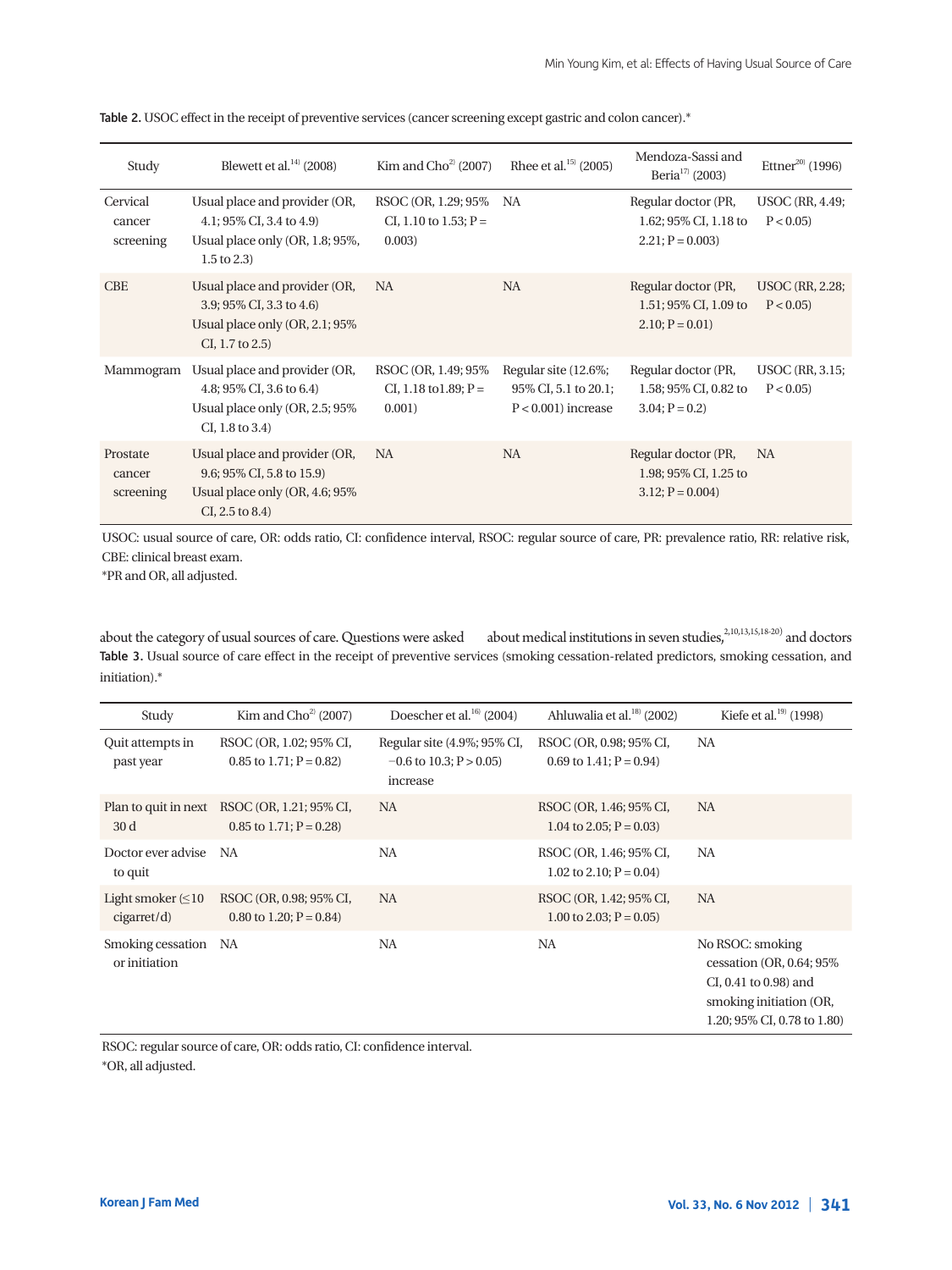| Study                                               | Spatz et al. <sup>13</sup> (2010)                                                                                | Winters et al. <sup>10</sup> (2010)                                                                                                                                                                 | Kim and $Cho2$ (2007)                                                                                                       | Rhee et al. $^{15)}$ (2005)                                                                                                                                       |
|-----------------------------------------------------|------------------------------------------------------------------------------------------------------------------|-----------------------------------------------------------------------------------------------------------------------------------------------------------------------------------------------------|-----------------------------------------------------------------------------------------------------------------------------|-------------------------------------------------------------------------------------------------------------------------------------------------------------------|
| Hypertension<br>treatment                           | No USOC were more<br>likely to be untreated<br>for hypertension (PR,<br>2.43; 95% CI, 1.88 to<br>2.85; P < 0.001 | <b>NA</b>                                                                                                                                                                                           | <b>NA</b>                                                                                                                   | <b>NA</b>                                                                                                                                                         |
| Hypercholesterolemia No USOC were more<br>treatment | likely to be untreated<br>for hypercholesterole-<br>mia (PR, 1.79; 95% CI,<br>1.31 to 2.13; $P < 0.001$ )        | USOC was associated with<br>use of statins (OR 4.47;<br>95% CI, 2.09 to 9.54), but<br>with goal attainment that<br>did not reach statistical<br>significance (OR, 2.0; 95%<br>$CI, 0.94$ to $4.6$ ) | <b>NA</b>                                                                                                                   | <b>NA</b>                                                                                                                                                         |
| Hypertension control                                | NA                                                                                                               | <b>NA</b>                                                                                                                                                                                           | Having a RSOC had no<br>significant effect on<br>control of hypertension<br>(OR, 1.06; 95% CI, 0.73)<br>to 1.55; $P = 0.75$ | Patients who had no USOC<br>had higher HbA1c levels<br>$(10.3\%; P < 0.001)$<br>compared to with those<br>who sought care at doctors'<br>office or clinics (8.6%) |
| Diabetes control                                    | <b>NA</b>                                                                                                        | <b>NA</b>                                                                                                                                                                                           | Having a RSOC had no<br>significant effect on<br>control of diabetes (OR,<br>0.82; 95% CI, 0.42 to<br>$1.59; P = 0.54$      | <b>NA</b>                                                                                                                                                         |

Table 4. USOC effect in the treatment and control of chronic disease.\*

USOC: usual source of care, PR: prevalence ratio, CI: confidence interval, OR: odds ratio, RSOC: regular source of care. \*PR and OR, all adjusted.

in one study.17) In two studies, questions were asked about doctors after questions asking about medical institutions.<sup>14,16)</sup>

The risk of bias for the included studies was evaluated by using the RoBANS tool<sup>11,12)</sup> for assessing the risk of bias. Six studies were assessed to be well conducted and four studies were evaluated as unclear. Eight studies were evaluated as appropriate for consideration with respect to confounding variables and two studies were evaluated as unclear. Seven studies were assessed as inadequate with respect to appropriate intervention measures and three studies were evaluated as unclear. Blinding of outcome was adequately described for all studies. Incomplete outcome data and selective results reporting were adequately addressed in five studies and were evaluated as unclear in five studies. The overall research quality was relatively high (Figure 2).

Seven studies measured the percentage of preventive services used according to groups. Studied preventive services were gastric cancer screening, colorectal cancer screening, cervical

cancer screening, clinical breast examinations, prostate cancer screening, mammography, blood pressure measurement, influenza vaccination, and programs for quitting smoking, including success rate, and starting smoking rate. There was one study measuring the percentage of hypertension treatment, two studies measuring the percentage of hyperlipidemia treatment, one study measuring the percentage of hypertension control, and two studies measuring the percentage of diabetes control.

The effects of having a usual source of care for cancer screening with the exception of gastric cancer and colorectal cancer are shown in Table 2. All of the studies covering cervical cancer screening, clinical breast examination and prostate cancer screening tests, reported that people having a usual source of care are more likely to be tested than those not having it.<sup>2,14,16,17,20)</sup> People having a usual source of care were more likely to receive mammograms in four studies.<sup>2,14,16,20)</sup> In one study, there was no statistically significant difference.<sup>17)</sup> Gastric cancer screening and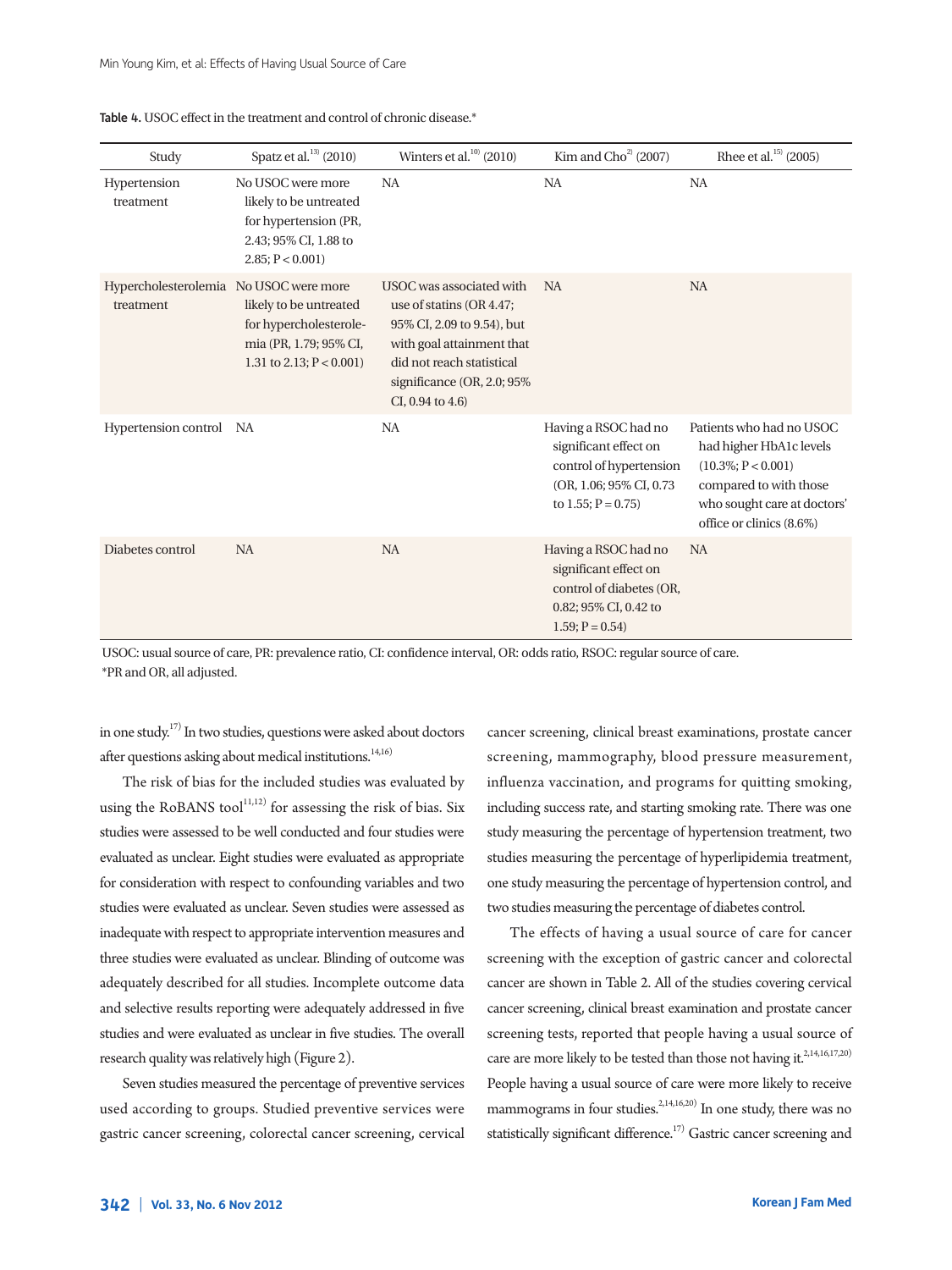colorectal cancer screening were reported only in one study. More people having a usual source of care underwent gastric cancer screening and colorectal cancer screening than those without having a usual source of care, but only the gastric cancer screening difference was statistically significant.<sup>2)</sup> More people had blood pressure tested when having a usual source of care in one study, $^{2}$ ) but in another study, blood pressure measurements and having a usual source of care were not related.<sup>20)</sup> In two studies, more people received the influenza vaccine when they had a usual source of care, $14,16$ ) while trying to stop smoking, success rate of quitting smoking, and the rate of starting to smoke were not associated with having a usual source of care (Table 3). There were not many studies examining the impact of having a usual source of care on the management of chronic diseases. For the treatment of hypertension and hyperlipidemia, people having a usual source of care received better treatment than those not having a usual source of care.<sup>10,13)</sup> Hypertension control was reported only in one study and there was no relationship between hypertension control and having a usual source of care. $^{2)}$  In addition, in one study, having a usual source of care contributed to better adjustment of diabetes control, $^{15)}$  but in another study, there was no relationship between diabetes control and having a usual source of care (Table 4). $^{2)}$ 

## DISCUSSION

The purpose of this study is to conduct a systematic review of literature relating access to usual sources of care to prevention of disease and management of chronic diseases, such as hypertension, diabetes, etc.

In this systematic review, seven studies<sup>2,14,16-20)</sup> showed people who have access to a usual source of care received more preventive services than those without. This is presumably because people who have a usual source of care may have a chance to receive preventive health counseling. Patients who had access to a usual source of care received more preventative services, such as cervical cancer screening, prostate cancer screening, clinical breast examination and influenza vaccines. Four studies<sup>2,14,15,20)</sup> covering breast cancer screening reported that people having a usual source of care are more likely to receive a mamography than those not having it. Only one  $study<sup>2</sup>$  reported on gastric cancer

screening and colorectal cancer screening. In that study, people who had access to a usual source of care received more gastric cancer screening and colorectal cancer screening. However, having a usual source of care made a statistically significant difference only in the case of gastric cancer screening. Having a usual source of care made no statistically significant difference in colorectal cancer screening because since the screening interval of sigmoidoscopy or colonoscopy is at least five years, it would be difficult to determine the effectiveness with questions about the recent 2 years of experience. There was no consistent result concerning blood pressure measurement. More blood pressure measurements were made for those having a usual source of care in one study,<sup>2)</sup> but in another study,<sup>20)</sup> blood pressure measurements and having a usual source of care were not related, which might be due to the fact that blood pressure measurements become routine practice.

The reason why quitting-smoking-success rate and startingsmoking rate were not related with having a usual source of care is not clear. It may be due to the small size of the sample, or usual practice pattern. Since there was not enough research, it was difficult to draw any conclusion whether usual sources of care have an impact on management of chronic diseases or not. The reason behind this might be that chronic disease management actually has a high association with continuity of care, but studies on the continuity of care do not usually examine access to usual sources of care as an indicator of continuity of care.

The limitations of this study are: first, 9 out of the total 10 studies are cross-sectional studies. Thus, an exact causal relationship could not be confirmed between usual sources of care and prevention of disease. Second, the terms for usual source of care are not unified and an official search term was not yet set, which could lead to missing studies appropriate to the topic in the process of searching studies. For that reason, the references in each study were examined and we made an effort not to miss any appropriate study by performing additional searches using the "related-article" option in PubMed. Third, in all studies, the odds ratio was presented to compare the group having a usual source of care and the group not having a usual source of care. But the number of each usual source of care in preventive services was not listed. We tried to obtain the data from the original author, but no response has been received. Thus, we could not perform a meta-analysis. Fourth, the differences in every study about the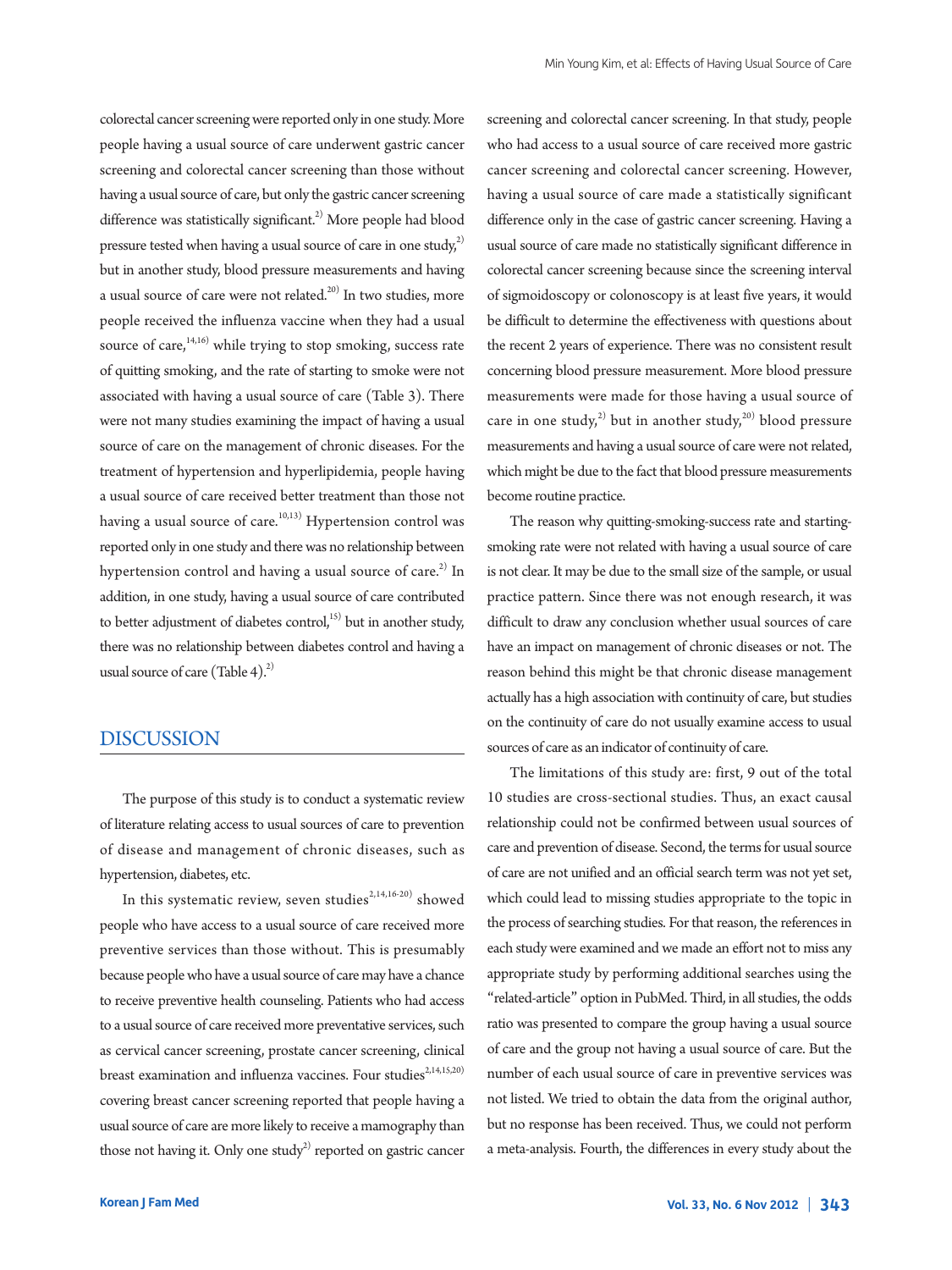proportion of access to usual sources of care in different countries (US, 79%; Brazil, 37%; Korea, 30%) may cause a risk of bias. However, since the results in different studies were similar, there is no problem of interpretation. Fifth, the studies have been performed only in three countries: South Korea, US, and Brazil. Each country's health care system has different characteristics such as method of payment, type of health care system, health insurance, etc., but differences in the size of the effect of access to usual sources of care are not significant. Effects of the type of health care system on access to usual sources of care are not likely to occur.

In conclusion, more preventive services were received by those with a usual source of care in general and the results support that. Therefore, it may helpful to have a usual source of care for the prevention and early detection of disease. In this regard, institutional and administrative support is needed in order to increase the percentage of Koreans having a usual source of care and it may be necessary to make efforts to associate access to usual sources of care with the management of the chronic diseases.

In addition, additional further research is needed to see how the family doctor system has an effect on providing a usual source of care. Furthermore, a study on barriers in securing a usual source of care is needed. Also, cohort studies are needed in order to be able to explain the causal relationships and more research is necessary on how helpful it is to have a usual source of care in various institutions and in various countries.

## CONFLICT OF INTEREST

No potential conflict of interest relevant to this article was reported.

### REFERENCES

- 1. Baker DW, Stevens CD, Brook RH. Regular source of ambulatory care and medical care utilization by patients presenting to a public hospital emergency department. JAMA 1994;271:1909-12.
- 2. Kim JH, Cho HJ. Effects of having regular source of care on preventive services and disease control. J Korean Acad Fam

Med 2007;28:278-85.

- 3. Cho HJ, Shim JY, Lee HR, Lee SH. What do Korean people think of family doctor registration program? J Korean Acad Fam Med 2002;23:171-8.
- 4. Starfield B. Primary care: concept, evaluation, and policy. New York: Oxford University Press; 1992.
- 5. Xu KT. Usual source of care in preventive service use: a regular doctor versus a regular site. Health Serv Res 2002;37: 1509-29.
- 6. Lambrew JM, DeFriese GH, Carey TS, Ricketts TC, Biddle AK. The effects of having a regular doctor on access to primary care. Med Care 1996;34:138-51.
- 7. Hurley RE, Gage BJ, Freund DA. Rollover effects in gatekeeper programs: cushioning the impact of restricted choice. Inquiry 1991;28:375-84.
- 8. Petterson SM, Rabin D, Phillips RL Jr, Bazemore AW, Dodoo MS. Having a usual source of care reduces ED visits. Am Fam Physician 2009;79:94.
- 9. Petersen LA, Burstin HR, O'Neil AC, Orav EJ, Brennan TA. Nonurgent emergency department visits: the effect of having a regular doctor. Med Care 1998;36:1249-55.
- 10. Winters P, Tancredi D, Fiscella K. The role of usual source of care in cholesterol treatment. J Am Board Fam Med 2010;23: 179-85.
- 11. Kim SY, Park JE, Seo HJ, Lee YJ, Jang BH, Son HJ, et al. NECA's guidance for undertaking systematic reviews and meta-analyses for intervention. Seoul: National Evidencebased Healthcare Collaborating Agency; 2011.
- 12. Higgins JP, Altman DG, Sterne JA. Assessing risk of bias in included studies. In: Higgins JP, Green S, editors. Cochrane handbook for systematic reviews of interventions ver. 5.1.0 (updated March 2011) [Internet]. Oxford: Cochrane Collaboration; 2011 [cited 2011 Jul 1]. Available from: http://www.cochrane-handbook.org.
- 13. Spatz ES, Ross JS, Desai MM, Canavan ME, Krumholz HM. Beyond insurance coverage: usual source of care in the treatment of hypertension and hypercholesterolemia. Data from the 2003-2006 National Health and Nutrition Examination Survey. Am Heart J 2010;160:115-21.
- 14. Blewett LA, Johnson PJ, Lee B, Scal PB. When a usual source of care and usual provider matter: adult prevention and screening services. J Gen Intern Med 2008;23:1354-60.